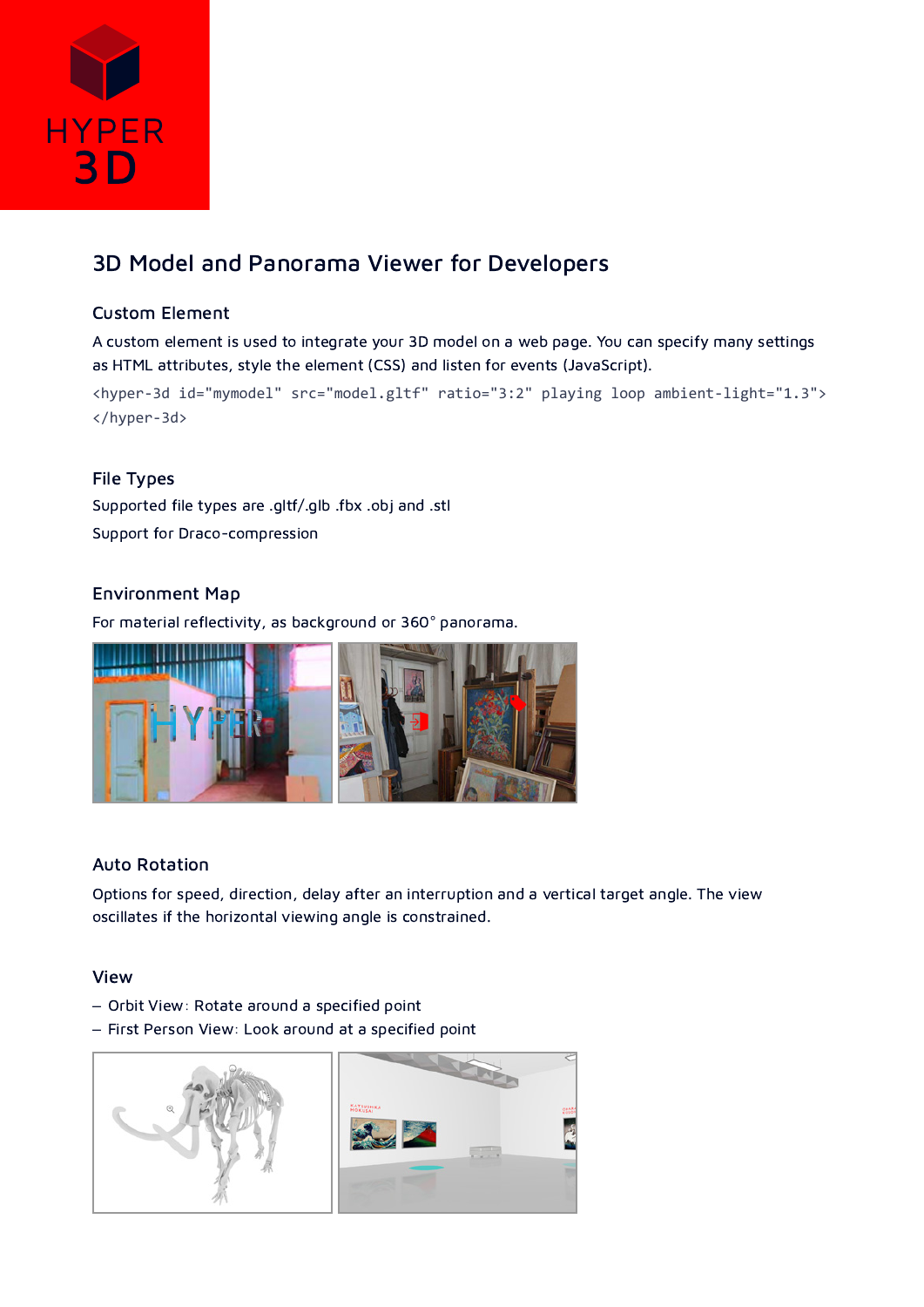The viewing angles are specified in human-readable degrees, can be inspected in debug mode and can be constrained.



- The view can be rotated by the user (mouse/touch)
- The view can be zoomed by the user (mousewheel/gesture)
- There is no user-controlled panning.

#### Animation

You can play the main timeline animation with options for speed, loop and a plackback range. You can change the time even if the animation is not playing. For example, to advance the animation depending on the scroll position of the page.

### Effects

You can specify ground reflections and shadows with options for strength, softness and color.



Options for wireframe mode and material color.

#### Lights

In addition to lights that you include in the model, you can define a point light, camera light and ambient light.

#### Overlays

The overlay feature moves HTML elements into 3D space. This is especially useful for adding hotspots and labels.

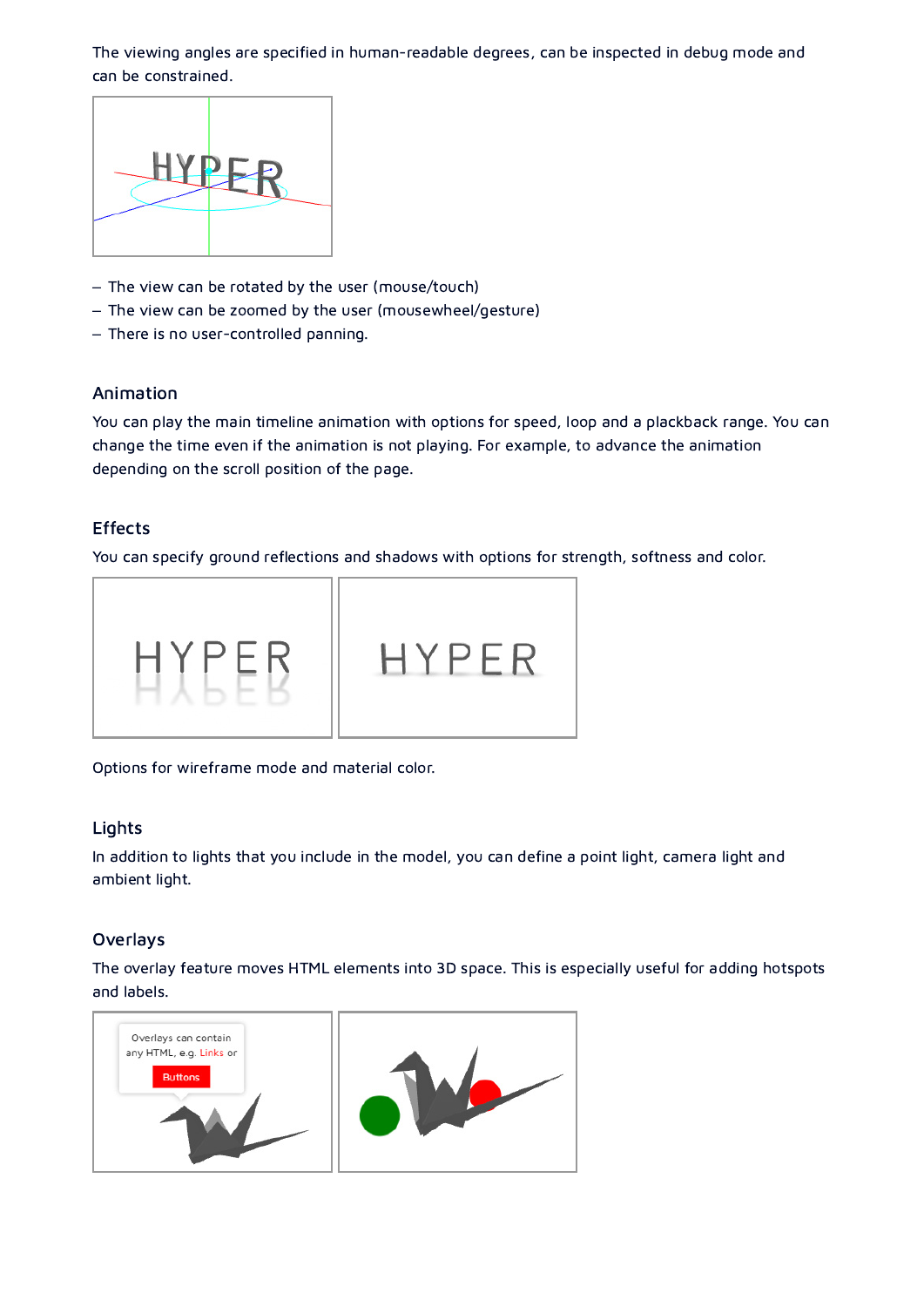- The overlays are z-ordered and can be on top or behind the 3D rendering.
- The overlays can be scaled based on the current zoom, the position and the element size.
- The overlays can be easily styled with CSS based on view angles, occlusion and the 2D position in the element.

### Events

In addition to native events (click, touch, etc.) you can listen to events such as:

- load complete
- grab / release
- view change
- animation complete

## Methods

You get powerful and easy-to-use methods to:

- Find the 3D object at the mouse/touch position to make it hoverable/clickable
- Change the view with a transition
- Animate every property
- Get or change objects, positions and materials

## Supported 3D content features

You can expect basic 3D features to work:

- Named, hierarchically arranged objects
- Triangulated Geometry, Smooth/Flat Shading, Sharp Edges
- Textures, UV Mapping, Transparency
- PBR materials (GLTF format)
- Main Timeline Animation

Many other features can be baked to textures by your 3D software (such as Ambient Occlusion or Global Illumination) or must be set up with JavaScript/THREE.js (such as Morph Targets, Skeletons or Animation Actions).

#### Documentation

The documentation comes with many examples and the possibility to run live code.